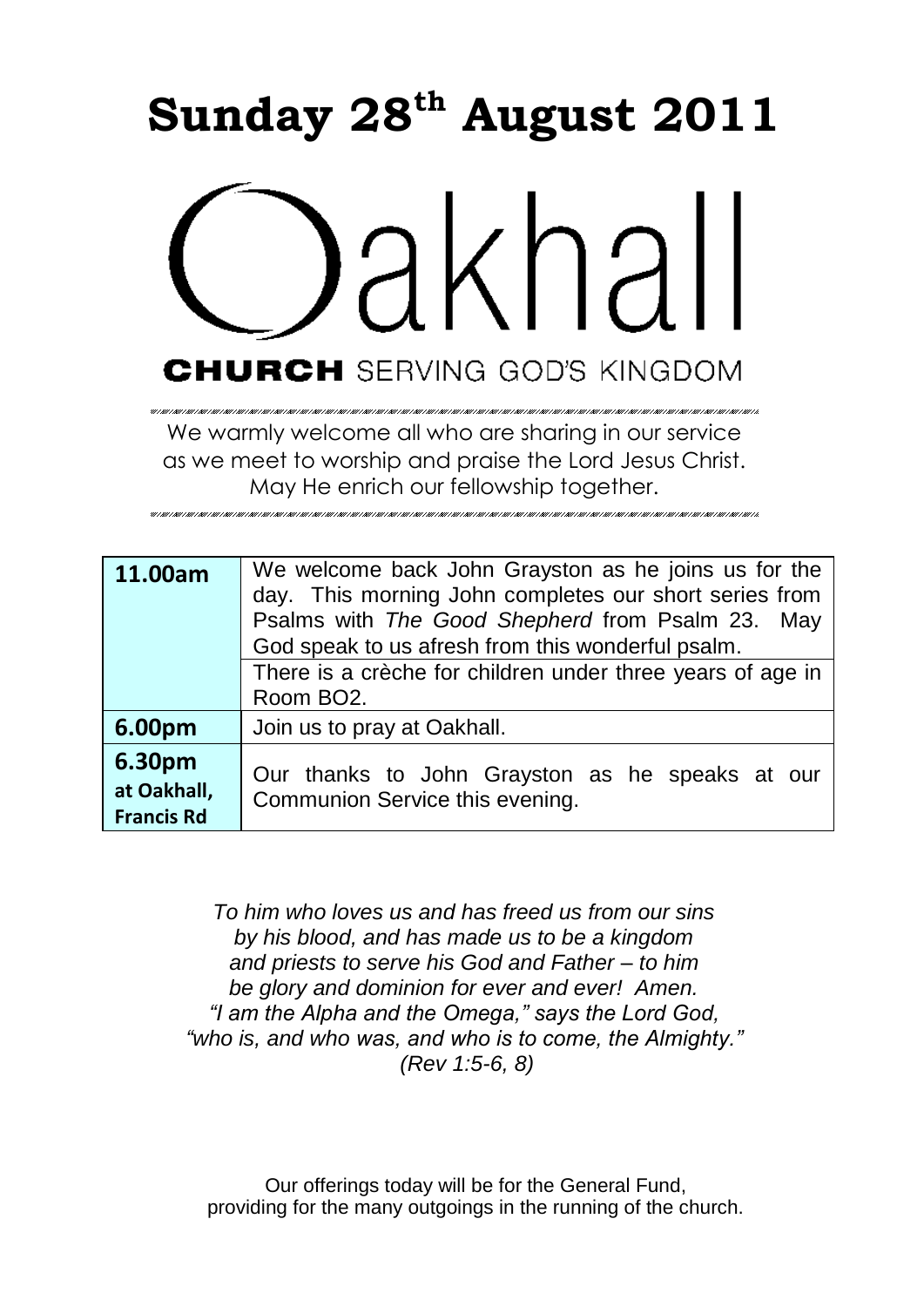## Speaking out

Josh Mills will value our prayers as he speaks this evening at Upper Selsdon Road Church.

Andy Diggins is promoting Oak Hall Expeditions in the morning and preaching in the evening at Fort William Baptist Church.

#### Thursday 1st September

Ian, Judy and the Expeditions team invite us for an evening of news update, fellowship and prayer at Otford Manor. No doubt there will be great visual reports highlighting what God has been doing through the overseas trips. The programme starts at 8pm. Let"s really support Ian, Judy and the team on these monthly evenings of prayer.

# Corridor Curfew!!

Would all parents please note we have been asked that children do not go into the long corridor once they have left their Adventurer or Crusader Groups. We would be very grateful if you would give the appropriate directives! Thank you for your support.

## Saturday 3rd September

The monthly Church family prayer meeting will be held this Saturday at Bryan and Eileen Bignall"s home at **3 Longmead Close.** This special prayer for non-confidential personal and family needs will be from 10am to noon. All are welcome.



# East Africa Crisis

Drought, high food prices and failed harvests have left 10 million people in East Africa on the brink of disaster. Often at times like this we would like to help but are not sure how to channel funds to where they are most needed. Tearfund, a Christian international aid and development agency, has local partners responding in the region affected. If you would like to make a donation towards their work please place your gift in the offering bags clearly marked "East Africa Crisis" (cheques payable to Oakhall Church).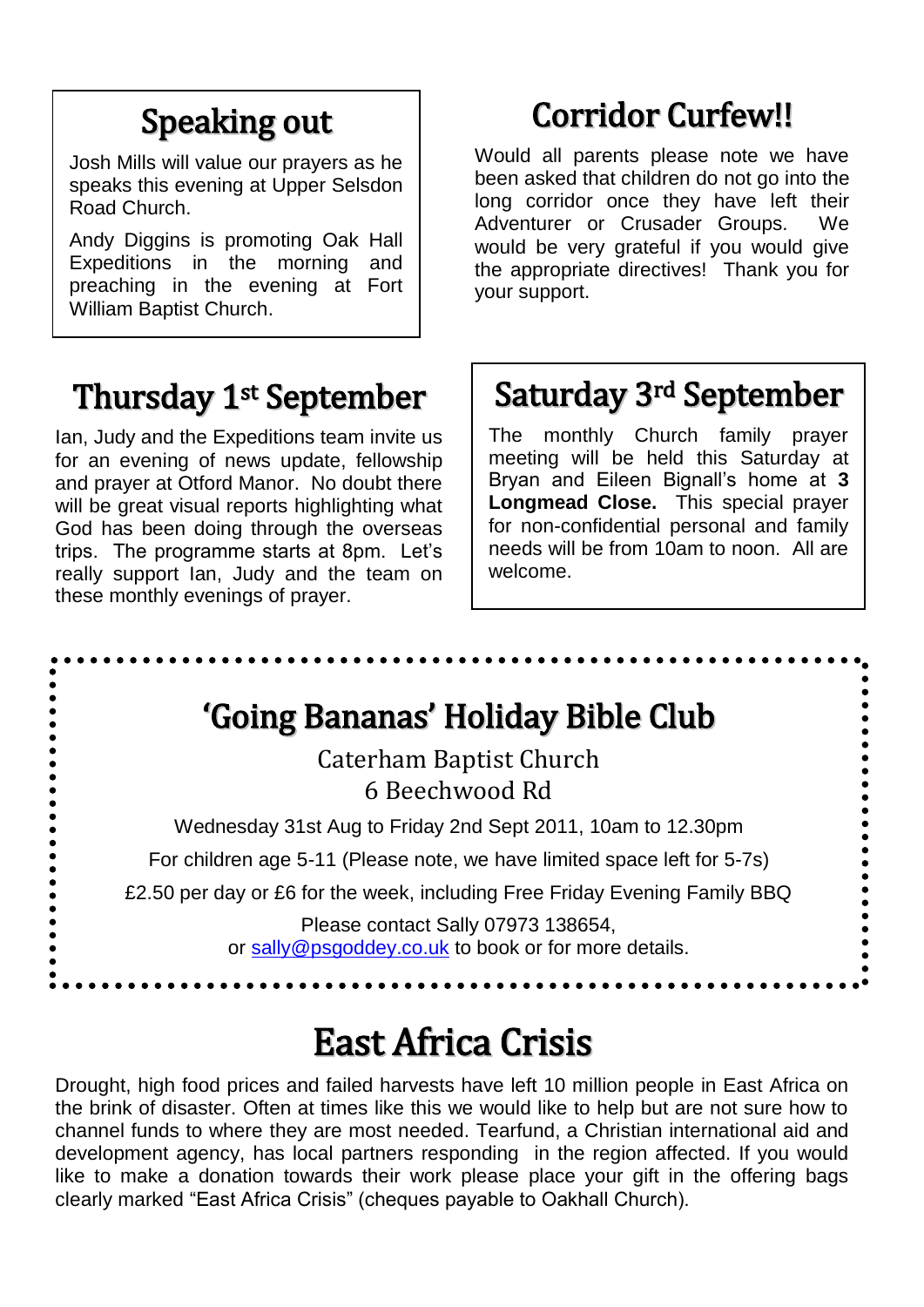#### Real Lives: Ladies evening

Following the popularity of the last ladies event, we are planning to hold another meal and testimony evening at Café Nino in Brighton Road, Purley in October. The meal will be 7pm for 7.30pm on Thursday  $6<sup>th</sup>$ October and afterwards Daphne Ross will tell her story under the title "A life worth living". This is an ideal event for those seeking to know more about the Christian life and you are encouraged to bring a guest.

Tickets are £12. Please see Hazel or Juliet.

### Our next Baptising Service

Following a wonderful Baptising Service last month, we have had further requests for baptism. We are planning our next service in September and if you are praying about the possibility of taking this important step, please speak to Dave Hughes or one of the other elders.

Oakhall Church seeks to be a community with a growing love for God, for each other and for our neighbours throughout the world.

#### Overseas Action!

Welcome back to Ian Mayo, Alison Hardy and Paul & Liz Mayo who have all been involved in leading Oakhall trips. Mat Swan is currently in France where he"s the cycle technician for two trips. Mat will value our prayer support.

#### A great way of providing support!

It's always a great joy when a baby is born to one of the families in the church. It"s a busy and demanding time for those families and one practical way we can bring support is to provide them with some evening meals. They are always greatly appreciated! *Our team needs strengthening in order to provide this support.* If you would be willing to provide a meal from time to time, please see Vicky Sands or contact her on 01883 653346. *Your practical love would be a real blessing!*

# New Oakhall Church Website launched!

We are very pleased to announce that the new website is now online. The site will also help all of us to keep in touch and up to speed with what is happening across the church! We pray that it will also give a clear picture to those wanting to know more about us and Who we follow. It will change every few days as news is shared, articles are written and comments are left.

There are three things you can do:

Ĩ

- 1) visit the site and look around! [www.OakhallChurch.org.uk](http://www.oakhallchurch.org.uk/)
- 2) leave a comment about one of the events or groups
- 3) subscribe to the site to keep up with all that"s happening

So far seven of us in the church are involved in running the site. Any suggestions about the site can be sent to: admin@oakhallchurch.org.uk